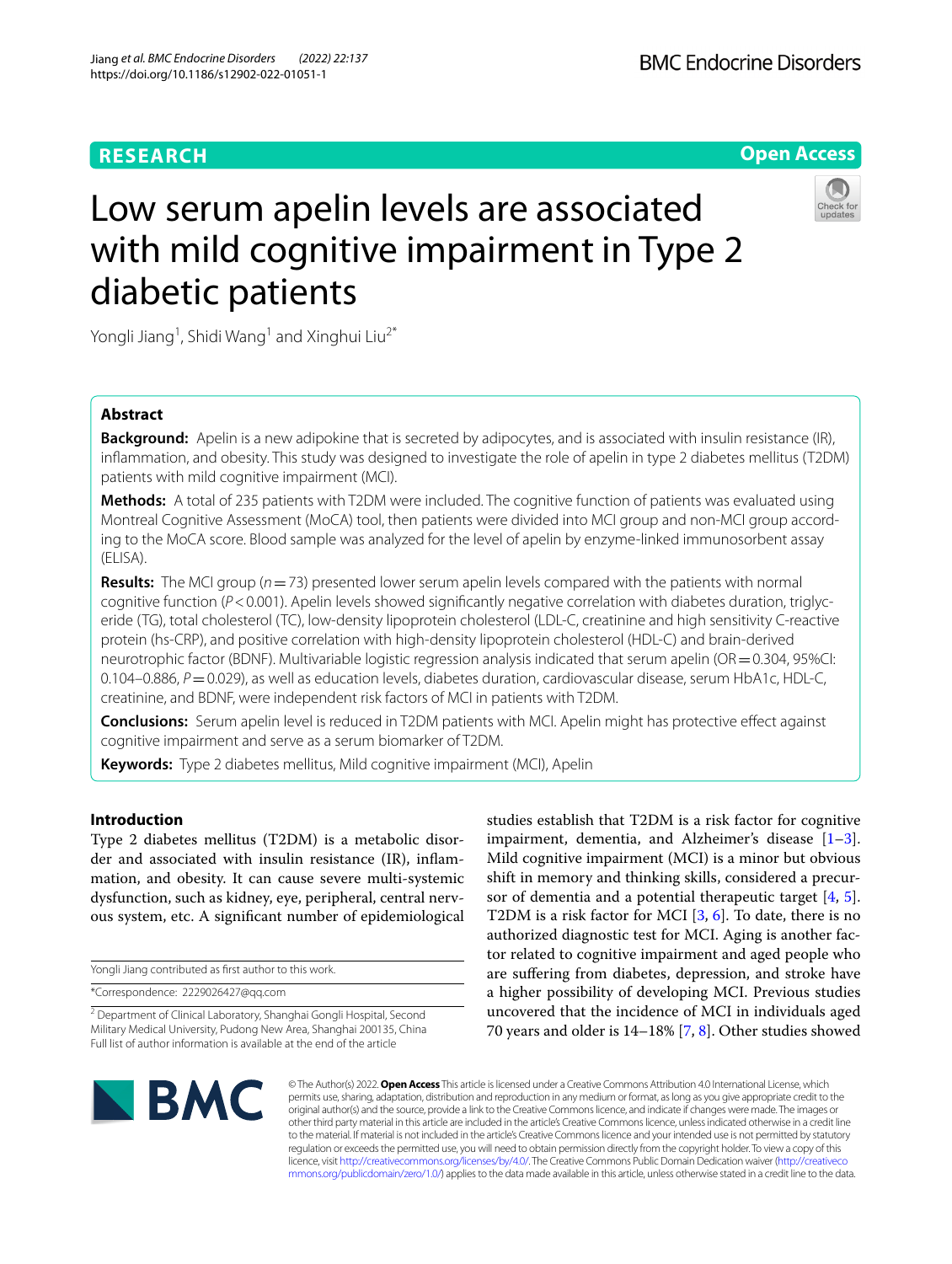that diabetic patients with MCI experiencing a greater decline in information processing speed as well as lower levels of general intelligence with loss of attention capacity than non-diabetic individuals [\[9](#page-4-7)]. Moreover, diabetic patients with cognitive dysfunction can further deteriorate the conditions like vision impairment, hearing loss, physical disabilities, and difficulty in performing selfcare. Efective and preventive treatments are necessary at early phases of MCI with diabetics. Thus, the early detection of T2DM patients with MCI is important for patient care and treatment.

Apelin (APLN), adipocytokine, is encoded by the APLN gene, a pre-proprotein of 77 amino acids with a signal peptide in the N-terminal region. Generally, it is expressed in various organs such as the lung, kidney, liver, adipose tissue, brain, adrenal glands, heart, and human plasma [\[10\]](#page-4-8). APLN is expressed as an endogenous ligand for the G-protein coupled APJ receptor for some cell types (pancreatic islet cells). Besides that, it is also produced and secreted by human and mouse adipocytes [[11\]](#page-4-9). In recent years significant research has been conducted to identify apelin biochemical roles and its associated signaling pathways for disease developments. A substantial number of clinical studies have been reported apelin levels in body fuids, in both healthy controls and patients with diferent pathologies (cardiac disease and diabetes, etc.) [\[12](#page-4-10), [13](#page-4-11)]. Recent investigations point out that apelin peptide can be used as a benefcial adipokine in metabolic disorders and a promising therapeutic target for anti-obesity and anti-diabetics  $[14–16]$  $[14–16]$ .

In the present study, we aimed to uncover the role of circulatory apelin in type 2 diabetes mellitus (T2DM) patients with mild cognitive impairment (MCI). We enrolled T2DM patients with mild cognitive impairments (T2DM-MCI), and T2DM patients with normal cognition (T2DM-NC), who performed the clinical assessment. We conduct a study to investigate whether serum apelin concentrations can predict MCI in type 2 diabetes in humans. The patient's demographic data and neuropsychological test results were evaluated. Blood sample analyzed for the level of apelin by enzyme-linked immunosorbent assay (ELISA). We also explored serum apelin as a biomarker and protective molecules for cognitive impairment in T2DM.

# **Subjects and methods**

# **Study population**

A total of 235 hospitalized T2DM patients were recruited from July 1, 2018 to December 31 in the Department of Endocrinology, Shanghai Pudong New Area Geriatric Hospital. The T2DM was diagnosed based on the criteria of the World Health Organization 1999 [[17](#page-5-2)], and all participants had a diabetes history  $>$  5 years. These patients were divided into two groups: T2DM patients with MCI (MCI group) and T2DM patients with normal cognition (non-MCI group). The MCI was diagnosed based on following criteria [[18\]](#page-5-3): (1) a memory complaint from the patients or family members, (2) reduced memory function accessed by professional clinicians, (3) patients had normal activities of daily living and no dementia. The extent of MCI was assessed by Montreal Cognitive Assessment (MoCA) score [\[19](#page-5-4)]. Exclusion criteria were as follows: (1) Cognitive dysfunction due to other disorders, such as stroke, brain trauma, hypothyroidism, dementia, Parkinson's disease, epilepsy; (2) presence of diabetic complications, such as ketoacidosis or a coma; (3) serious cerebrovascular disease history; (4) alcohol addiction, use of medication afecting circulating levels of Apelin or cognitive function within six months before enrollment; (5) acute or chronic infammatory disease, cancer. All patients received conventional therapies, such as Acarbose.160 healthy people with matched age and gender who received physical examination in our hospital served as the control group. All subjects (patients and healthy people) provided written informed consents before sample collection. The procedure of this study was examined and approved by the Human Research Ethics Committee of Shanghai Pudong New Area Geriatric Hospital.

# **Clinical data collection**

The demographic data of all patients were collected, including age, sex, body mass index (BMI), education levels, height, weight, smoking and drinking. Hypertension was diagnosed based on the criteria that systolic blood pressure≥140 mmHg or diastolic blood pressure≥90 mmHg. Medical histories were collected, such as diabetes duration, cardiovascular disease (CVD), hyperlipidemia, retinopathy, nephropathy, and neuropathy. Peripheral blood was collected in the second morning after 12 h fasting to separate serum. The glycosylated hemoglobin (HbA1c), triglyceride (TG), total cholesterol (TC), low-density and high-density lipoprotein cholesterol (LDL-C, HDL-C), and serum creatinine were measured. The serum levels of hs-CRP, BDNF and apelin were determined by ELISA.

## **Neuropsychological test**

The cognitive function of all 235 T2DM patients was evaluated by MoCA. Total scores range from 0 to 30, and lower scores indicate poor cognitive function. A score of 26 or above is considered normal, and a score below 26 is defned as MCI.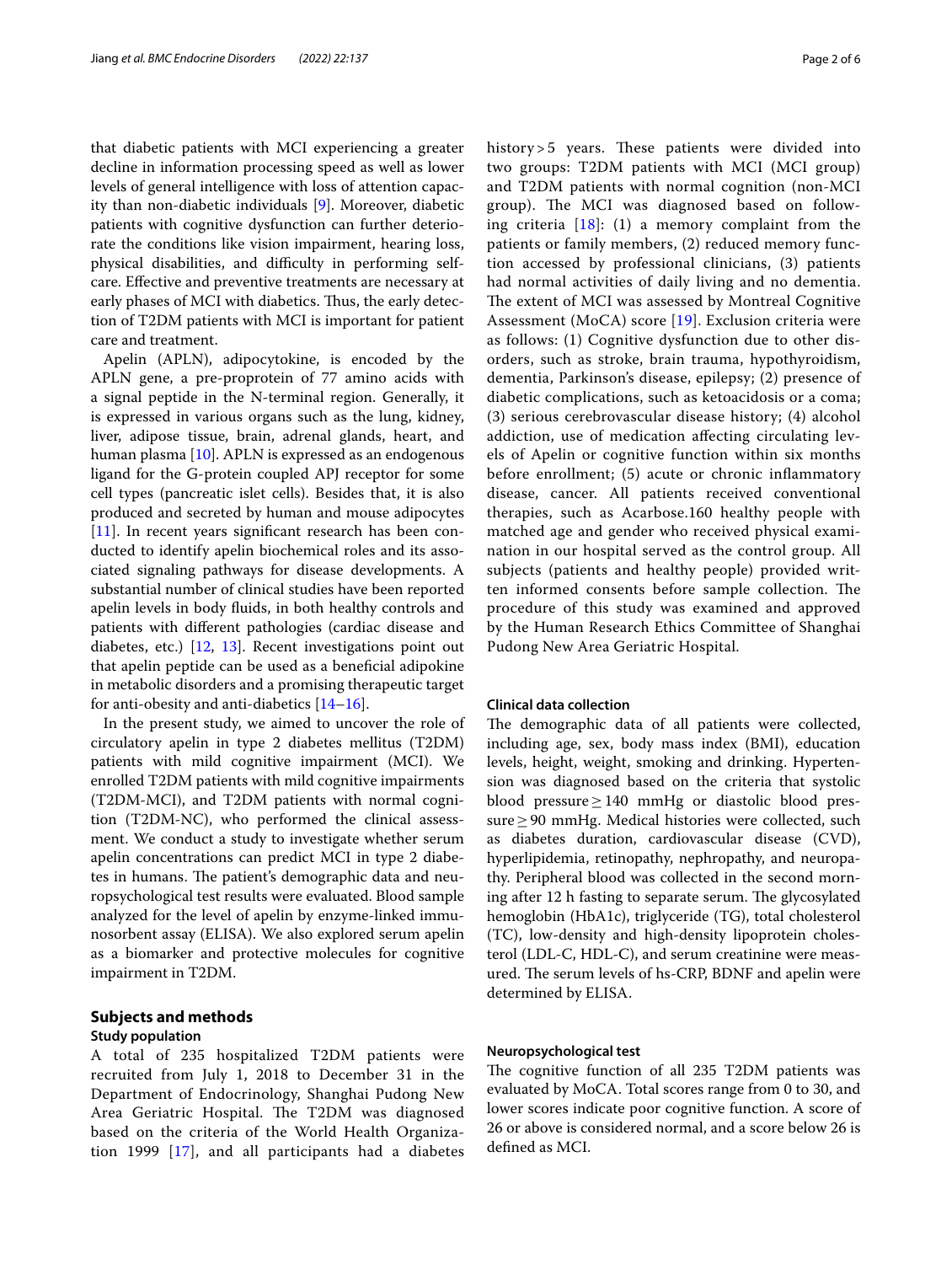# **Statistical analysis**

All continues variables are presented as mean $\pm$ SD, and category variables are presented as number (percentage). All statistical analysis was performed using SPSS 20.0 (SPSS Inc., Chicago, Illinois, USA). Continues variables were analyzed by T-test or Mann–Whitney U test, and categorical variables were analyzed by χ2 test. Relationships were assessed using Spearman rank correlation analysis. Multivariate regression was used to investigate the independent risk factors for MCI. *P*<0.05 was indicated statistical signifcance.

# **Results**

# **Study subject's characteristics**

The demographic and clinical parameters of the T2DM patients are shown in Table [1.](#page-2-0) There were no significant diferences between MCI and non-MCI group in gender, BMI, smoking, drinking, and presence of retinopathy and neuropathy. Compared with non-MCI group, subjects in the MCI group received were older, had less education time, had longer duration of diabetes, higher incidence of CAD, hypertension, hyperlipidemia, and nephropathy. MCI patients had signifcantly higher serum levels of HbA1c, triglyceride, total cholesterol, LDL-C, hs-CRP, and lower serum levels of HDL-C and BDNF. The serum apelin concentration was signifcantly lower in T2DM patients  $(1.42 \pm 0.35 \text{ ng/mL})$  compared to healthy controls  $2.70 \pm 0.45$  ng/mL). Compared to non-MCI group  $(1.48 \pm 0.35 \text{ ng/mL})$ , MCI group  $(1.29 \pm 0.31 \text{ ng/mL})$  had signifcantly lower serum levels of apelin (*P*<0.001).

# **Correlation analysis**

In T2DM patients, serum apelin levels were negatively correlated with diabetes duration (years) (*r*=-0.130, *P*=0.047), TG (*r*=-0.177, *p*=0.007), TC (*r*=-0.144, *P*=0.027), LDL-C (*r*=-0.186, *P*=0.004), Creatinine (*r*=-0.136, *p*<0.001), hs-CRP (*r*=-0.159, *P*=0.015), whereas positively correlated with HDL-C (*r*=-0.147, *P*=0.024) and serum BDNF level  $(r=0.190, P-0.004)$ (Table [2\)](#page-3-0).

## **Risk factor analysis of MCI in T2DM patients**

Multivariable logistic regression analysis was performed to investigate the risk factors of MCI in T2DM patients,

<span id="page-2-0"></span>**Table 1** Demographic and clinical characteristics of study population

| <b>Variables</b>          | Non-MCI ( $n = 162$ ) | $MCI(n=73)$      | Z or x2 | P value |
|---------------------------|-----------------------|------------------|---------|---------|
| Age (year)                | $64.81 \pm 4.95$      | $66.85 \pm 5.42$ | 2.838   | 0.005   |
| Male [n (%)]              | 89 (54.9%)            | 34 (46.6%)       | 1.411   | 0.235   |
| Education (years)         | $11.12 \pm 2.21$      | $10.05 \pm 1.81$ | 3.903   | < 0.001 |
| BMI                       | $25.73 \pm 1.64$      | $26.04 \pm 1.45$ | 1.399   | 0.163   |
| Smoking                   | 44 (27.2%)            | 26 (35.6%)       | 1.720   | 0.190   |
| Drinking                  | 35 (21.6%)            | 22 (30.1%)       | 1.994   | 0.158   |
| Diabetes duration (years) | $8.25 \pm 0.97$       | $8.83 \pm 1.02$  | 4.186   | < 0.001 |
| <b>CVD</b>                | 72 (44.4%)            | 47 (64.4%)       | 8.004   | 0.005   |
| Hypertension              | 46 (28.4%)            | 32 (43.8%)       | 5.410   | 0.020   |
| Hyperlipidemia            | 45 (27.8%)            | 31(42.5)         | 4.962   | 0.026   |
| Retinopathy               | 34 (21.0%)            | 20 (27.4%)       | 1.168   | 0.280   |
| Nephropathy               | 39 (24.1%)            | 28 (38.4%)       | 5.036   | 0.025   |
| Neuropathy                | 20 (12.3%)            | 15 (20.5%)       | 2.671   | 0.102   |
| $HbA1c$ (%)               | $7.97 \pm 0.67$       | $8.18 \pm 0.65$  | 2.233   | 0.027   |
| TG (mmol/L)               | $2.64 \pm 0.55$       | $2.79 \pm 0.43$  | 2.094   | 0.037   |
| TC (mmol/L)               | $6.15 \pm 0.44$       | $6.35 \pm 0.54$  | 2.909   | 0.004   |
| LDL-C (mmol/L)            | $3.54 \pm 0.39$       | $3.70 \pm 0.47$  | 2.716   | 0.007   |
| HDL-C (mmol/L)            | $1.80 \pm 0.31$       | $1.66 \pm 0.31$  | 3.132   | 0.002   |
| Creatinine (µmol/L)       | $72.13 \pm 8.44$      | 75.68 ± 7.60     | 3.074   | 0.002   |
| Hs-CRP (ng/mL)            | $2.12 \pm 0.41$       | $2.25 \pm 0.28$  | 2.961   | 0.003   |
| BDNF (mIU/L)              | $9.09 \pm 1.64$       | $8.42 \pm 1.19$  | 3.556   | < 0.001 |
| MoCA                      | $28.05 \pm 1.32$      | $23.01 \pm 1.35$ | 26.845  | < 0.001 |
| Apelin (ng/mL)            | $1.48 \pm 0.35$       | $1.29 \pm 0.31$  | 3.987   | < 0.001 |

*Abbreviations*: *T2DM* Type 2 diabetes, *BMI* Body mass index, *CVD* Cardiovascular disease, *HbAlc* Glycosylated hemoglobin, *TG* Triglyceride, *TC* Total cholesterol, *LDL-C* Low-density lipoprotein cholesterol, *HDL-C* High-density lipoprotein cholesterol, *hs-CRP* high sensitivity C-reactive protein, *MoCA* Montreal Cognitive Assessment Data are expressed as means and SD for quantitative variables and expressed as cases and percentage for category variables. Mann-Whitney U test (Ζ), t test or χ2 test

was used to test for signifcant diferences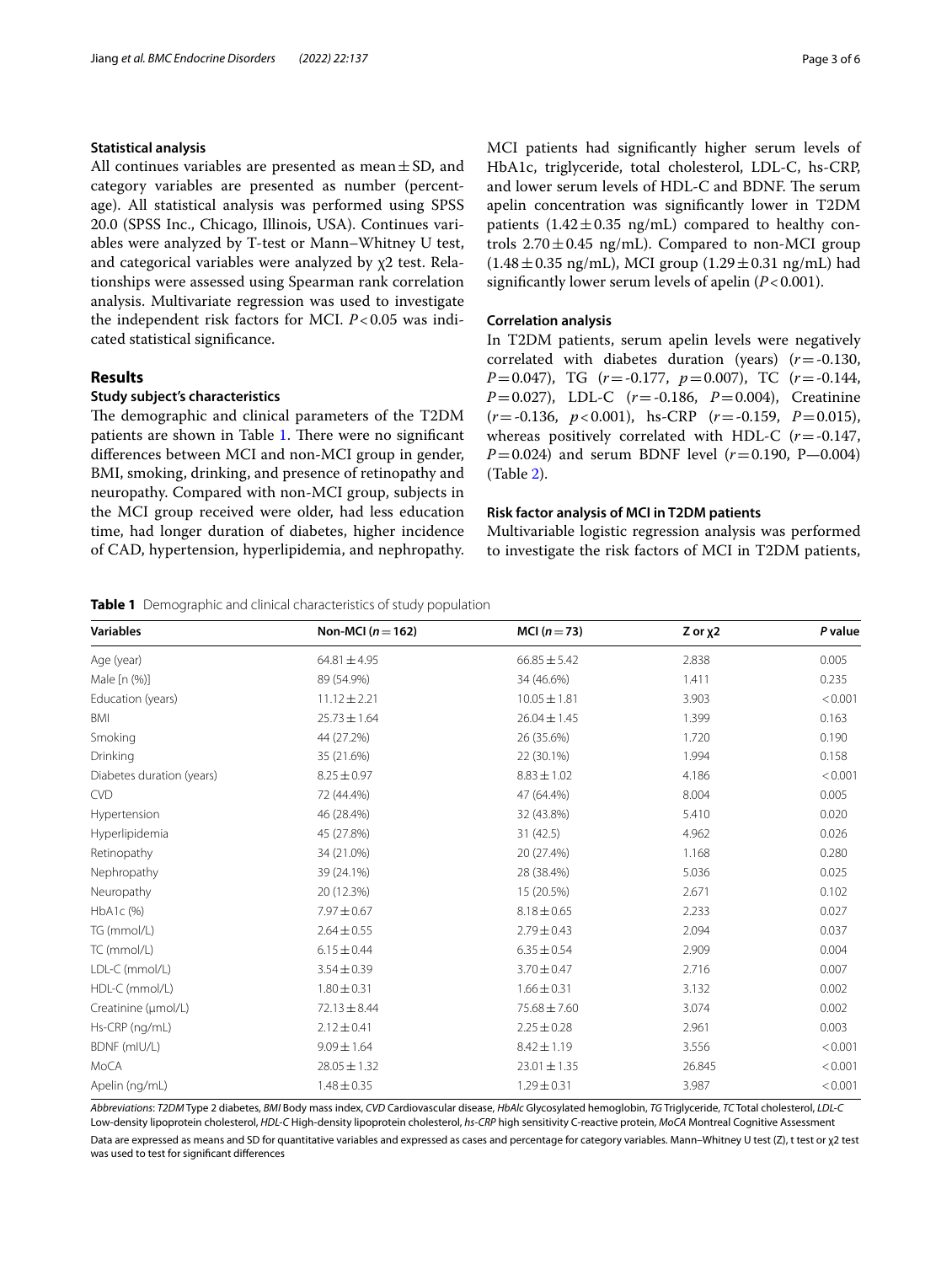<span id="page-3-0"></span>**Table 2** The correlations of MoCA score with clinical indicators in T2DM patients

|                           | Apelin   |         |  |
|---------------------------|----------|---------|--|
| <b>Variables</b>          | r        | P value |  |
| Age (year)                | $-0.059$ | 0.372   |  |
| Education (years)         | 0.056    | 0.393   |  |
| <b>BMI</b>                | $-0.068$ | 0.297   |  |
| Diabetes duration (years) | $-0.130$ | 0.047   |  |
| HbA1c (%)                 | $-0.101$ | 0.122   |  |
| TG (mmol/L)               | $-0.177$ | 0.007   |  |
| TC (mmol/L)               | $-0.144$ | 0.027   |  |
| LDL-C (mmol/L)            | $-0.186$ | 0.004   |  |
| HDL-C (mmol/L)            | 0.147    | 0.024   |  |
| Creatinine (µmol/L)       | $-0.136$ | 0.039   |  |
| Hs-CRP (ng/mL)            | $-0.159$ | 0.015   |  |
| BDNF (ng/mL)              | 0.190    | 0.004   |  |

*Abbreviations*: *MoCA* Montreal Cognitive Assessment, *BMI* Body mass index, *HbAlc* Glycosylated hemoglobin, *TG* Triglyceride, *TC* Total cholesterol, *LDL-C* Low-density lipoprotein cholesterol, *HDL-C* High-density lipoprotein cholesterol, *hs-CRP* high sensitivity C-reactive protein

Spearman correlation was performed

<span id="page-3-1"></span>**Table 3** Logistic multivariate regression evaluates the risk of MCI in T2DM patients

| <b>Variables</b>          | ß        |       | $SE$ of $\beta$ P value OR |       | 95% CI                  |
|---------------------------|----------|-------|----------------------------|-------|-------------------------|
| Education (years)         | $-0.282$ | 0.088 | 0.001                      | 0754  | 0.634-0.896             |
| Diabetes duration (years) | 0.478    | 0.176 | 0.007                      |       | $1.612$ $1.142 - 2.277$ |
| <b>CVD</b>                | 0.809    | 0.340 | 0.017                      | 2.246 | 1.153-4.374             |
| HbA1c (%)                 | 0.644    | 0.275 | 0.019                      | 1.904 | $1.110 - 3.265$         |
| HDL-C (mmol/L)            | $-1.345$ | 0.572 | 0.019                      | 0.261 | $0.085 - 0.799$         |
| Creatinine (µmol/L)       | 0.042    | 0022  | 0.051                      | 1 043 | 1.000-1.088             |
| BDNF (ng/mL)              | $-0.309$ | 0.118 | 0.009                      | 0.734 | $0.583 - 0.925$         |
| Apelin (ng/mL)            | $-1.190$ | 0.546 | 0.029                      | 0.304 | $0.104 - 0.886$         |

*Abbreviations: β* Regression coefficient, *SE* Standard error, *OR* Odds ratio, *CI* Confdence interval for odds ratio, *MCI* Mild cognitive impairment

including education levels (years), diabetes duration (years), the presence of CVD, serum HbA1c, HDL-C, creatinine, BDNF and apelin (OR=0.304,  $95\%CI = 0.104$ – 0.886; *P*=0.029) (Table [3\)](#page-3-1).

## **Discussion**

Cognition is the physiological process of acquiring and understanding information through thought, experience, and making judgments accordingly. The occurrence of cognitive impairment and changes in behavior signifcantly decreases the quality of life (social and professional) of diabetic patients. The association of diabetes mellitus with cognitive impairment is a serious concern to physicians worldwide. Recent evidence showed that

Type 2 diabetes mellitus (T2DM) increases the risk of progression of mild cognitive impairment (MCI) to dementia and Alzheimer's disease (AD) [\[20](#page-5-5)]. Early diagnosis of cognitive impairments can be helpful in timely treatment. This study aimed to evaluate the diagnostic value of serum apelin as a biomarker for the early detection of MCI in T2DM patients.

Adipocytokine, Apelin is an active biomolecule that believed to play a key role in the regulation of crucial biological processes in the human body. Experimental studies established that signifcant alterations in adipokine secretion in disease pathophysiology. Insulin can stimulate synthesis and release of apelin from adipose tissue reported previously. An increase of plasma apelin levels and m-RNA expressions in adipocytes was found in obese subjects [\[21](#page-5-6)]. Other studies evidence that apelin can signifcantly increase glucose utilization and inhibit insulin secretion [\[22\]](#page-5-7). Furthermore, many studies show that apelin has an important role in DM and decreased circulating apelin levels in patients with newly diagnosed and untreated T2DM [[23\]](#page-5-8). People with sufering long standing diabetes (Type 1 and Type 2) without other diabetes related complication have lower working memory [[24,](#page-5-9) [25](#page-5-10)].

In the present study, there were signifcantly higher serum levels of HbA1c, TG, TC, LDL-C, hs-CRP in T2DM patients with the MCI group as compared to the non- MCI control group. Besides that, signifcantly lower serum levels of HDL-C and BDNF were also found in T2DM-MCI groups. Our results are in line with previous studies.

In our study, we found that apelin serum levels in nondiabetic subjects are signifcantly higher than in T2DM patients' groups. When compared both patient groups, we found that the MCI group  $(1.29 \pm 0.31 \text{ ng/mL})$  had signifcantly lower serum levels of apelin (*P*<0.001) as compared to the non-MCI group  $(1.48 \pm 0.35 \text{ ng/mL})$ . Our results pointed that serum apelin levels were negatively correlated with T2DM with MCI. We also performed multivariable logistic regression analysis to investigate independent risk factors associated with MCI and revealed that low serum apelin level is a signifcant independent determinant of MCI in patients with T2DM (OR=0.304, 95%CI: 0.104–0.886, *P*=0.029).

Our results show that the serum apelin in diabetic patients was signifcantly lower than that in non-diabetic controls, which is diferent from the results of most other studies, which showed increased serum apelin levels in type 2 diabetes mellitus [\[13](#page-4-11)], and in Type 2 diabetes with diabetic peripheral neuropathy [\[26](#page-5-11)], proliferative diabetic retinopathy [\[27\]](#page-5-12) and coronary artery stenosis [\[28](#page-5-13)]. However, decreased serum apelin levels were also observed in Type 2 diabetes, especially in newly diagnosed and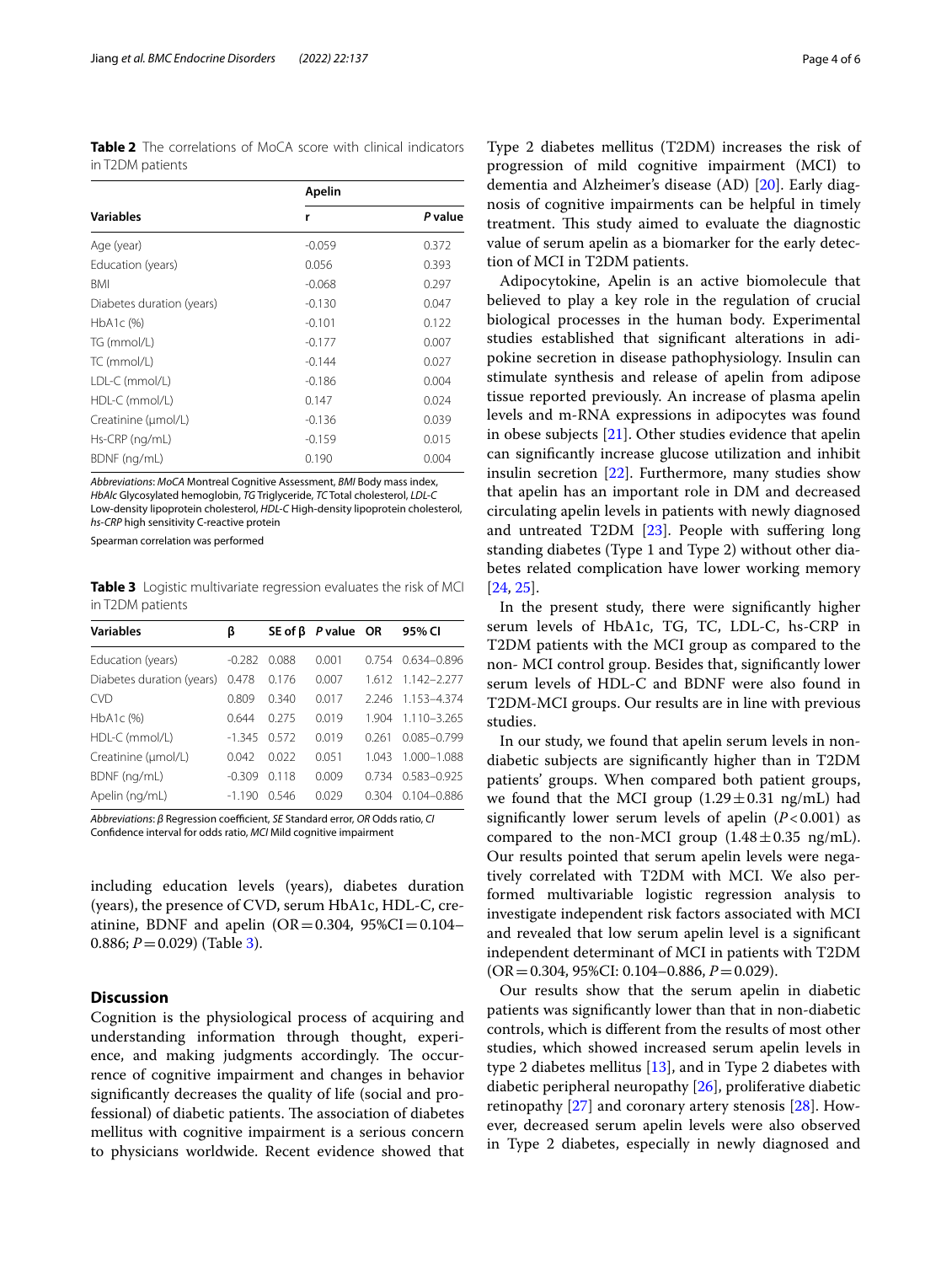untreated patients  $[23, 29]$  $[23, 29]$  $[23, 29]$  $[23, 29]$ . This can be explained by that apelin regulates insulin sensitivity and enhances brown adipogenesis in diferent tissues associated with diabetes [\[30](#page-5-15)]. In fact, insulin stimulates apelin synthesis and release in adipocytes, and plasma apelin level markedly increases in obesity associated with insulin resistance and hyperinsulinemia [\[31\]](#page-5-16). A hypothesis has been proposed that high apelin levels in people with type 2 diabetes might be a compensatory mechanism for decreased insulin sensitivity [[32\]](#page-5-17). Considering that most patients with type 2 diabetes are thin after disease onset, resulting in reduced size of adipose tissue, which may be associated with low serum Apelin. Our study showed slight but not signifcant negative correlation of serum apelin with BMI of patients, and this may provide a clue about the decreased serum apelin in T2DM patients.

We proved that serum apelin could determine MCI in patients with T2DM. However, the study is limited because all study subjects were Chinese population. Further validation of the fndings in other ethnic groups is needed.

# **Conclusion**

In this study, it is concluded that serum apelin levels signifcantly reduce in T2DM-MCI patients as compared to T2DM-nonMCI patients. Apelin could be serve as independent biomarker for T2DM-associated cognitive impairment for early diagnosis. It could be considered among therapeutic agents used in the prevention of cognitive impairment and in the prevention or reduction of its critical complications. Although large scale evaluation for these candidates is required, our study provide informatics insights for T2DM-MCI detection. Serum apelin can be a powerful tool for the evaluation of cognitive impairment diseases.

#### **Abbreviations**

APLN: Apelin; T2DM: Type 2 diabetes mellitus; IR: Insulin resistance; BMI: Body mass index; TG: Triglyceride; TC: Total cholesterol; LDL-C: Low-density lipoprotein cholesterol; HDL-C: High-density lipoprotein cholesterol; MCI: Mild cognitive impairment; AD: Alzheimer's disease; CVD: Cardiovascular disease; BDNF: Brain-derived neurotrophic factor; MoCA: Montreal Cognitive Assessment.

#### **Acknowledgements**

None

#### **Authors' contributions**

Y J and X L designed research; Y J, S W and X L conducted research; Y J and S W analyzed data and table; Y J prepare initial manuscript and X L had primary responsibility for fnal content. All authors read and approved the fnal manuscript.

#### **Funding**

None.

#### **Availability of data and materials**

The datasets used and/or analyzed during the current study are available from the corresponding author on reasonable request.

# **Declarations**

#### **Ethics approval and consent to participate**

Our study has been approved by the medical ethics committee of the Shanghai Kaiyuan Orthopedic Hospital and written informed consent were obtained from all included patient's.

#### **Consent for publication**

Not applicable.

#### **Competing interests**

The authors declare no competing fnancial interests.

#### **Author details**

<sup>1</sup> Department of Clinical Laboratory, Shanghai Pudong New Area Geriatric Hospital, Pudong New Area, Shanghai 200135, China. <sup>2</sup> Department of Clinical Laboratory, Shanghai Gongli Hospital, Second Military Medical University, Pudong New Area, Shanghai 200135, China.

# Received: 28 May 2021 Accepted: 16 May 2022 Published online: 24 May 2022

#### **References**

- <span id="page-4-0"></span>1. Cukierman T, Gerstein HC, Williamson JD. Cognitive decline and dementia in diabetes-systematic overview of prospective observational studies. Diabetologia. 2005;48:2460–9.
- 2. Munshi M, Grande L, Hayes M, Ayres D, Suhl E, Capelson R, Lin S, Milberg W, Weinger K. Cognitive dysfunction is associated with poor diabetes control in older adults. Diabetes Care. 2006;29:1794–9.
- <span id="page-4-1"></span>3. Cheng G, Huang C, Deng H, Wang H. Diabetes as a risk factor for dementia and mild cognitive impairment: a metaanalysis of longitudinal studies. Internal Med J. 2012;42:484–91.
- <span id="page-4-2"></span>4. Brooks LG, Loewenstein DA. Assessing the progression of mild cognitive impairment to Alzheimer's disease: current trends and future directions. Alzheimers Res Ther. 2010;2:28.
- <span id="page-4-3"></span>5. Sperling RA, Aisen PS, Beckett LA, Bennett DA, Craft S, Fagan AM, et al. Toward defning the preclinical stages of Alzheimer disease: recommendations from the National Institute on Aging Alzheimers Association workgroups on diagnostic guidelines for Alzheimers disease. Alzheimers Dement. 2011;7:280–92.
- <span id="page-4-4"></span>6. Gorska-Ciebiada M, Saryusz-Wolska M, CiebiadaM, Loba J. Mild cognitive impairment and depressive symptoms in elderly patients with diabetesprevalence, risk factors and co-morbidity. J Diabetes Res. 2014;179648. [https://doi.org/10.1155/2014/179648.](https://doi.org/10.1155/2014/179648)
- <span id="page-4-5"></span>7. Sinclair AJ, Girling AJ, Bayer AJ. Cognitive dysfunction in older subjects with diabetes mellitus: impact on diabetes self-management and use of care services. All Wales Research into Elderly (AWARE) study. Diabetes Res Clin Pract. 2000;50:203–12.
- <span id="page-4-6"></span>8. Petersen RC, Roberts RO, Knopman DS, Boeve BF, Geda YE, Ivnik RJ, Smith GE, Jack CR Jr. Mild cognitive impairment: ten years later. Arch Neurol. 2009;66:1447–55.
- <span id="page-4-7"></span>9. Sharma G, Parihar A, Talaiya T, Dubey K, Porwal B, and Parihar MS. Cognitive impairments in type 2 diabetes, risk factors and preventive strategies. J Basic Clin Physiol Pharmacol. 2020;31(2). [https://doi.org/10.1515/](https://doi.org/10.1515/jbcpp-2019-0105) [jbcpp-2019-0105.](https://doi.org/10.1515/jbcpp-2019-0105)
- <span id="page-4-8"></span>10. Sorli SC, Gonidec SL, Knibiehler B, Audigier Y. Apelin is a potent activator of tumour neoangiogenesis. Oncogene. 2007;26(55):7692–9.
- <span id="page-4-9"></span>11. Elsehmawy A, El-Toukhy SE, Seliem NMA, Moustafa RS, Mohammed DS. Apelin and chemerin as promising adipokines in children with type 1 diabetes mellitus. Diabetes Metab Syndr Obes. 2019;12:383–9.
- <span id="page-4-10"></span>12. Akinci B, Celtik A, Tunali S, Genc S, Yuksel F, Secil M, Ozcan MA, Bayraktar F. Circulating apelin levels are associated with cardiometabolic risk factors in women with previous gestational diabetes. Arch Gynecol Obstet. 2014;289:787–93.
- <span id="page-4-11"></span>13. Cavallo MG, Sentinelli F, Barchetta I, Costantino C, Incani M, Perra L, et al. Altered glucose homeostasis is associated with increased serum apelin levels in type 2 diabetes mellitus. PLoS One. 2012;7:e51236.